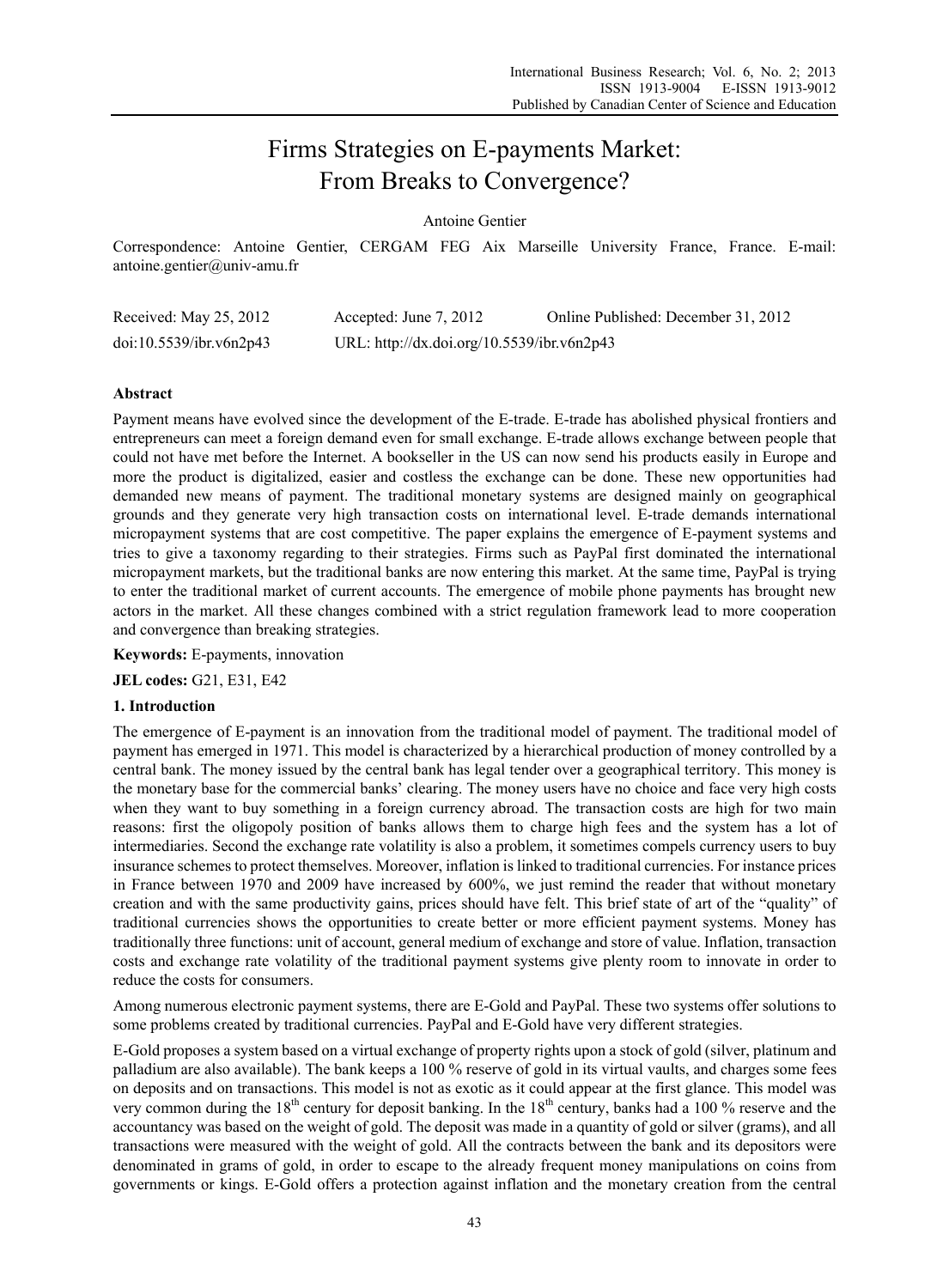banks. The rising price of gold since 1970 gives a good indication of the consequence of monetary creation. As a matter of fact, it is not gold that have seen its value increased, it is more the dollar and all other currencies that have been devaluated by a strong pace of monetary creation. E-Gold proposal is characterized by the will to build an independent system from the traditional currencies. Its strategy is a rupture from the traditional systems.

PayPal, on the other side uses traditional means of payments (credit cards) to transfer funds. The fees taken by PayPal are very competitive toward those demanded by the traditional actors, especially for international micropayments. PayPal allows transactions that could not have taken place in the traditional system (the standard fee for a check payment between the Euro zone and the US is about 28 Euros, so micro transactions on the internet would be discouraged). These two systems, based on different strategies have something in common: PayPal and E-Gold offer a competitive solution to the traditional payment systems.

The paper will analyze three main points: first the reasons of emergence for new payment systems will be developed, then we will propose a typology of different payment systems regarding to their strategies and at the end we will focus on the convergence or divergence between traditional actors and new ones on the electronic payment market.

## **2. The Reasons of Emergence of New Electronic Payment Systems**

In order to convince money users to adopt new electronic means of payment, firms can propose several improvements from traditional currencies. Improvements can take place on the ability of money to keep its purchasing power in time and space, its liquidity or acceptability and the reduction of transaction costs. The emergence of E-trade has boosted the needs of international means of payments secure and cheap, even for micro transactions. Traditional currencies produced by central banks on a specific territory do not fit well with E-trade needs. E-trade has nearly abolished geographical frontiers and gives opportunities to buy products and services abroad.

If E-trade is the main reason of emergence of E-payments, there are also opportunities to innovate in order to improve the ability to keep the purchasing power of money in time and space.

## *2.1 Inflation Performance Can Be Improved from Traditional Currencies*

There is no room here to make a historical review of prices inflation phenomena. We just focus on one illustration (the French case) to show that inflation performance of traditional currencies could be improved. All OECD countries have endured more or less the same phenomena. Official data from INSEE (French official institute for statistics) show the lost of the purchasing power of money. A 1970 French franc is equivalent to 0.99281 euro of the 2008 year (Note 1). It means that the purchasing power of money has been divided by 6.5 in forty years. Actually, inflation has been higher because monetary creation has been hidden by the productivity gains. With a stable amount of money in circulation, if there are productivity gains, the prices must go down. Growth has a deflationist effect, when there is no monetary creation. Inflation measures in developed countries are biased by the positive supply shock from India, China and other fast developing countries in South Asia. Nevertheless, OECD countries enjoyed a better situation than other countries (Zimbabwe…) but there is a room for more sound money. The seek for sound money is one of the main reason of the emergence of electronic payment systems based on an external and "real" guarantee such as gold, silver, platinum or palladium.

# *2.2 "Dirty Floating" and the Volatility of Exchange Rates*

Volatility of exchange rates is mainly due to autonomous monetary policies between Japan, Europe and North America. The point is not to open again the debate between fixed and floating exchange rates, but to underline the fact that floating exchange rates induce some additional transaction costs for money users. They have to protect themselves against the fluctuations of the exchange rates. Money users could seek more sound money to stipulate their contracts. For reminding, the Euro/ Dollar exchange rate has moved between 1 EUR = 0.8 USD and  $1$  EUR = 1.6 USD since the creation of Euro (Note 2). The shift of value between currencies is an obstacle to international trade, and all the means to cover the risk are costly. Escaping from the volatility of exchange rates can be a strong motivation to enter into a system such as E-Gold.

## *2.3 Traditional Currencies Are Unsuited to International Micropayments*

E-trade payments must satisfy the same needs than payment in a retail store. The main problem is to guarantee the transactions at a competitive cost for sellers and buyers. The costs are direct or indirect. Direct costs can be represented by transfer fees or for the seller by the implementation of a system of payment. But there are also some indirect costs. If the system has too boundaries, or is too complex to use, potential consumers won't adopt it. So innovations in the system of payment have several dimensions: easiness to use, competitive advantage on transaction costs, security and the quality of the system answer to the unsatisfied needs of consumers.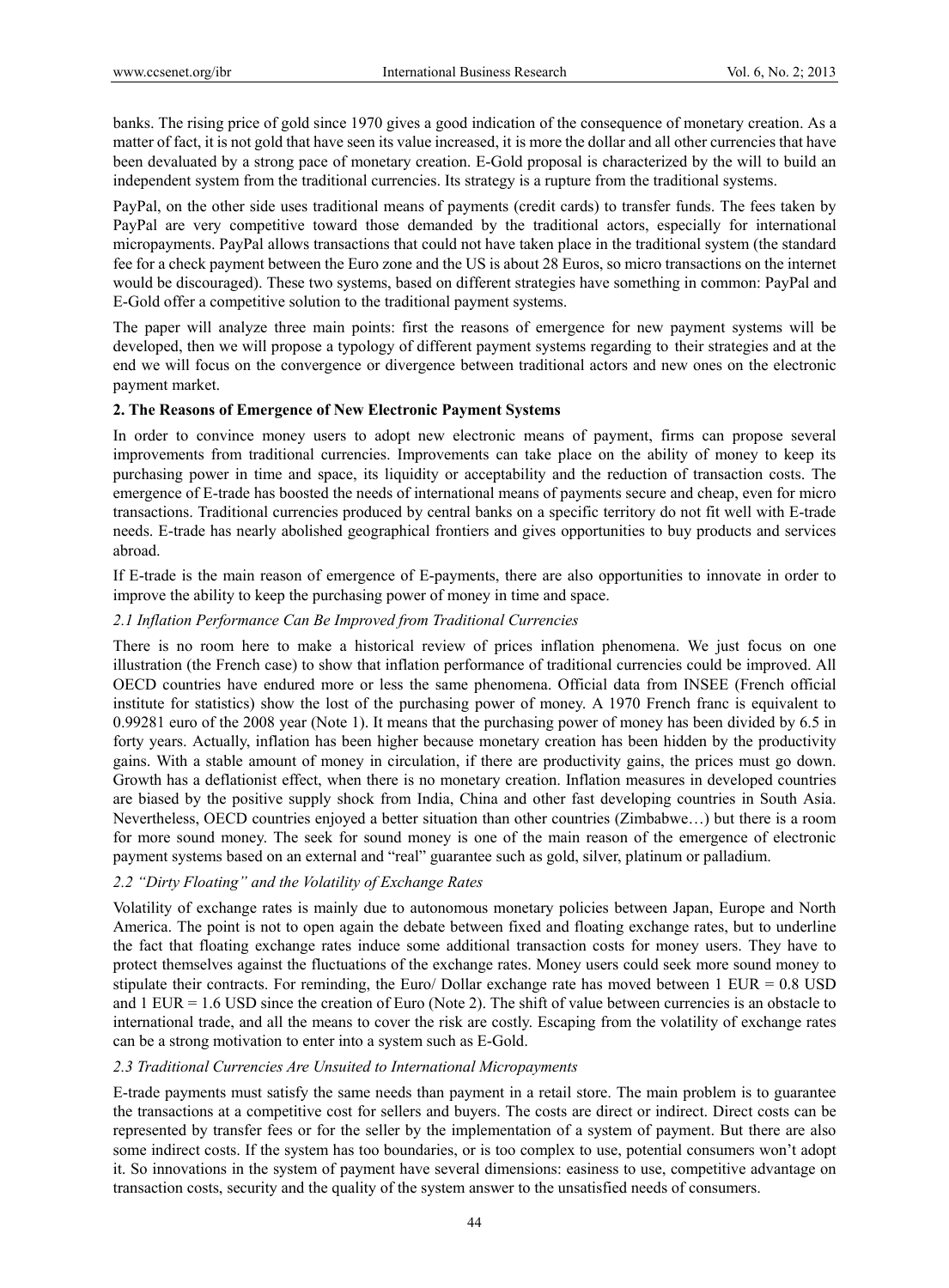Regarding to international E-trade, traditional currencies produced by central banks are very unsuitable. This hierarchical organization multiplies intermediaries between sellers and buyers (2 banks, 2 central banks, and a system to exchange the currencies). To sum up the problem and to give an order of height of the fees, to send 30\$ to a US current account from a current account in the Euro zone, this system can generate till 45€ of fees. In these conditions, international micropayments are discouraged, and E-trade transactions will not take place.

This gap allows an innovation on reducing the cost of the fees. From the sellers point of view there is also a room for innovation on the costs for online trade. The payment system is one of the most costly elements in the implementation of an online store, especially for small sellers with small turnover. One major reason to adopt PayPal by sellers is that it offers a guaranteed payment without the prohibitive costs from traditional banks.

## *2.4 Synthesis*

Table 1 synthesizes the reasons of emergence of E-moneys. The main reason is electronic money systems are more suitable to the needs of E-trade, in order to guarantee a safe transaction at competitive cost. The costs are not only the fees charged for the transaction. It is also the time and the certainty of being paid (for the seller) and delivered (for the buyer). For instance, even if a check payment was price competitive to buy a book in the US for Europeans, it would take at least 3 weeks to be credited on the seller's bank account. This very long time delivery is a real obstacle to do E-trade, so people prefer to use some more convenient means of payment.

| Table 1. Weaknesses of traditional currencies |  |
|-----------------------------------------------|--|
|-----------------------------------------------|--|

| Traditional currencies have several weaknesses that let some opportunities to innovate |                                                                                          |  |  |  |
|----------------------------------------------------------------------------------------|------------------------------------------------------------------------------------------|--|--|--|
| General weaknesses                                                                     | Weaknesses specific to E-trade                                                           |  |  |  |
| 1. Inflation                                                                           | 1. Security and trust for transactions without a direct contact between seller and buyer |  |  |  |
| 2. Exchange rates volatility                                                           | 2. E-trade overtake territory limits of the currency                                     |  |  |  |
| 3. High international transaction costs                                                | 3. High fees for micropayment                                                            |  |  |  |
| 4. Limited convertibility                                                              |                                                                                          |  |  |  |

## **3. A Typology of Electronic Payment Systems Regarding to Their Strategies**

E-money systems tend to exploit the weaknesses of traditional currencies to offer to their customers more effective solutions on practical grounds at a competitive cost. E-money systems do not exploit all the weaknesses listed before, but they focus to one specific aspect to develop a competitive advantage. This specificity will allow presenting a typology of electronic payment systems regarding to their strategic choices. Three main different strategies can be observed on the market. First there are strategies based on diminishing the number of intermediaries to reduce the costs born by contractors. Second there are breaking strategies from traditional currencies. These strategies aim at creating a "monetary club" which is inflation proof from the monetary creation of the traditional systems. These monetary clubs can be divided in two kinds: there are clubs with an external guarantee of the electronic money (gold) and other with no external guarantee.

## *3.1 Kill the Middleman Strategy: Reducing the Number of Intermediaries in Order to Diminish the Costs*

This strategy aims at economizing on the fees taken by intermediaries. In the traditional international payment scheme, the intermediaries are the banks (for the seller and the buyer) and all the bureaucratic costs generated by the clearing mechanism between two central banks currencies. It is not a breaking strategy for the traditional system. It's an improvement made on the credit card network. PayPal makes the classical illustration for this strategy. The success of PayPal is due to its ability to put seller and buyer in a direct relation. First Paypal is cost competitive (especially for micropayment) because there is less intermediaries to remunerate. Then, the payment organization is also more effective and less time consuming. The money transfer takes less time (72 hours) because there is less bureaucracy, and there is a guarantee of payment for the seller. The 72 hours payment time allows Paypal to check the liquidity of the buyer and so the risk of fraud is diminished compared to a check payment.

# *3.2 The 18th Century E-deposit Bank: Breaking Strategy from Traditional Currencies by Offering an Electronic Commodity Based Money*

The purchasing power of traditional currencies is diminished by monetary creation. This situation has urged entrepreneurs to create some electronic monetary clubs with an external guarantee of the value of the money. There are differences between these monetary clubs. Some such as E-Gold are completely isolated from traditional currencies and there is no convertibility with other currencies. Other such as GoldMoney offers gold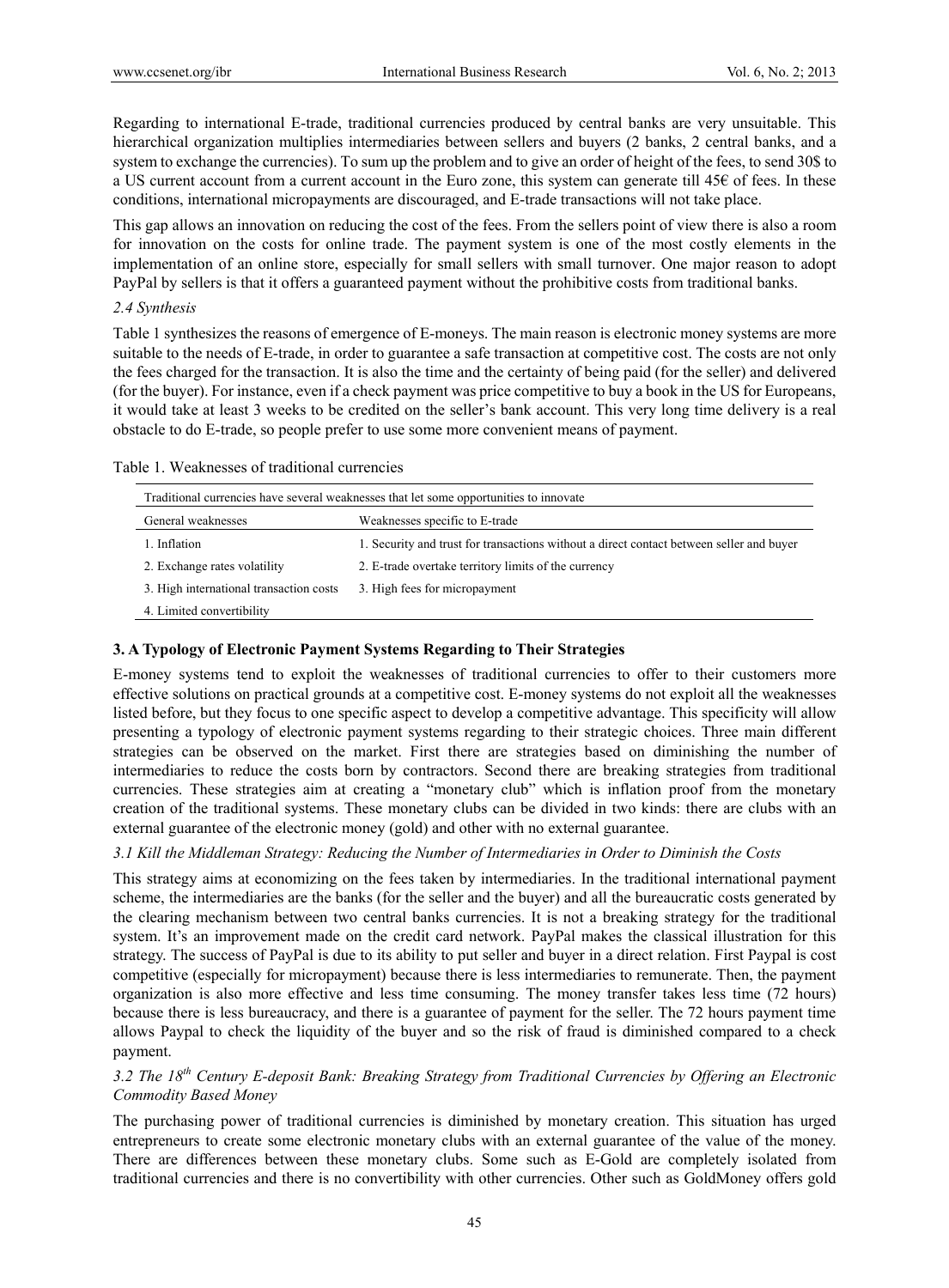convertibility with other currencies. E-Gold model is interesting. It represents a kind of revival of the deposit bank from the  $18<sup>th</sup>$  century. During the  $18<sup>th</sup>$  century, banking activities were separated and not merged inside banks. Money services (deposit banking) were split from investment banking specialized in credit activities. Deposit banks used to cover the deposits by 100 % reserve in gold and they charged fees to keep the gold in their vaults and when the customers wanted to transfer it. The contracts were stipulated in weight of gold, in order to escape the money manipulations from governments.

E-Gold system allows the virtualization of cash payments. The payment is immediate and irreversible, like using cash. E-Gold commodity based system is designed to escape from inflation. The only difference with the  $18<sup>th</sup>$ century model relies on the legal tender of gold. Gold has no longer legal tender, and it is no more a universal means for repaying debt. During the  $18<sup>th</sup>$  century you could pay your debt and your taxes with gold, kings and governments used to accept it. Nowadays princes refuse to be paid in gold, and demand the use of fiat currencies. Fiat currencies allow them to extract tax inflation easily, and to obtain huge gains from seignoriage activities. The fiat currencies allow also financing public debt by reducing the value of the debt on the long run (inflation reduces the value of money and it is a transfer from creditors to debtors).

Table 2. Main features of the E-Gold system

E-Gold organizes the property rights exchange on a quantity of metal.

- The depositor opens an account by buying a quantity of metal (gold, silver, platinum, palladium).
- The bank guarantees the transactions between customers. The bank charges fees for keeping the virtual commodity and on the transfers.
- There is no credit, the current accounts are all covered with 100% reserves of metal.
- The payment is immediate, there is no risk of default, customer account is always credited, and it's equivalent for the seller to be paid in cash.

 Customers can increase the amount of the commodity on their current account with two means: first by buying some other virtual units, or by selling products or services to customers that want to pay them with the virtual commodity.

- The system works on a voluntary base. Buyers and sellers choose to use this means of payment freely.
- For some aspects, this money can be seen as an alternative to the money produced by central banks.

# *3.3 The E-money Club: Breaking Strategy from Traditional Currencies by Offering an Electronic Symbol for Monetary Transaction*

There are examples of money emergence in monetary history. Usually, a commodity acquires during a long time process the money statute. This commodity is selected by the market for its qualities of liquidity, acceptability and ability to store the purchasing power over time and space. Several commodities have acquired the money statute: cattle, seashells or metal (See Menger, 1981 and 1892; Mises, 1981; Davies, 2002). Since 1914, the reference to gold was abandoned de facto, and de jure since 1976 with the Kingston's agreements. Individuals are compelled to use money with no reference to an external commodity for merely a century. The money circulation is guaranteed by the legal tender of fiat money currencies and several regulations to demonetize gold (Note 3). Fiat money currencies had become the norm for money and some entrepreneurs want to set up money only backed by trust and voluntary agreement. A monetary club without an external commodity to guarantee the value of money is very seducing from an intellectual point of view. The Ripple project is one example, and proposes to make exchanges with a monetary symbol. There would be a cost advantage toward the E-deposit bank, because there is no cost for keeping the virtual gold. Nevertheless these projects do not work mainly because their money faced a problem of acceptability. Maybe there is no demand for a fiat money currency without legal tender. There are also illustrations of monetary clubs with small community trying to set up parallel currencies (Local Exchange Trading,) that can be mentioned. These experiences are intellectually stimulating but they have not succeeded to create a general medium of exchange.

## *3.4 A Typology Proposal for E-payment System*

These three models (Kill the Middleman, E-Deposit Bank and E-Money Club) have been used to settle a typology of payment systems. The main strategic leverage is based on costs domination. Nevertheless the ergonomics plays also a key role. The design of the system has to be simple to use and safe for transaction. We have listed up several systems in table 3.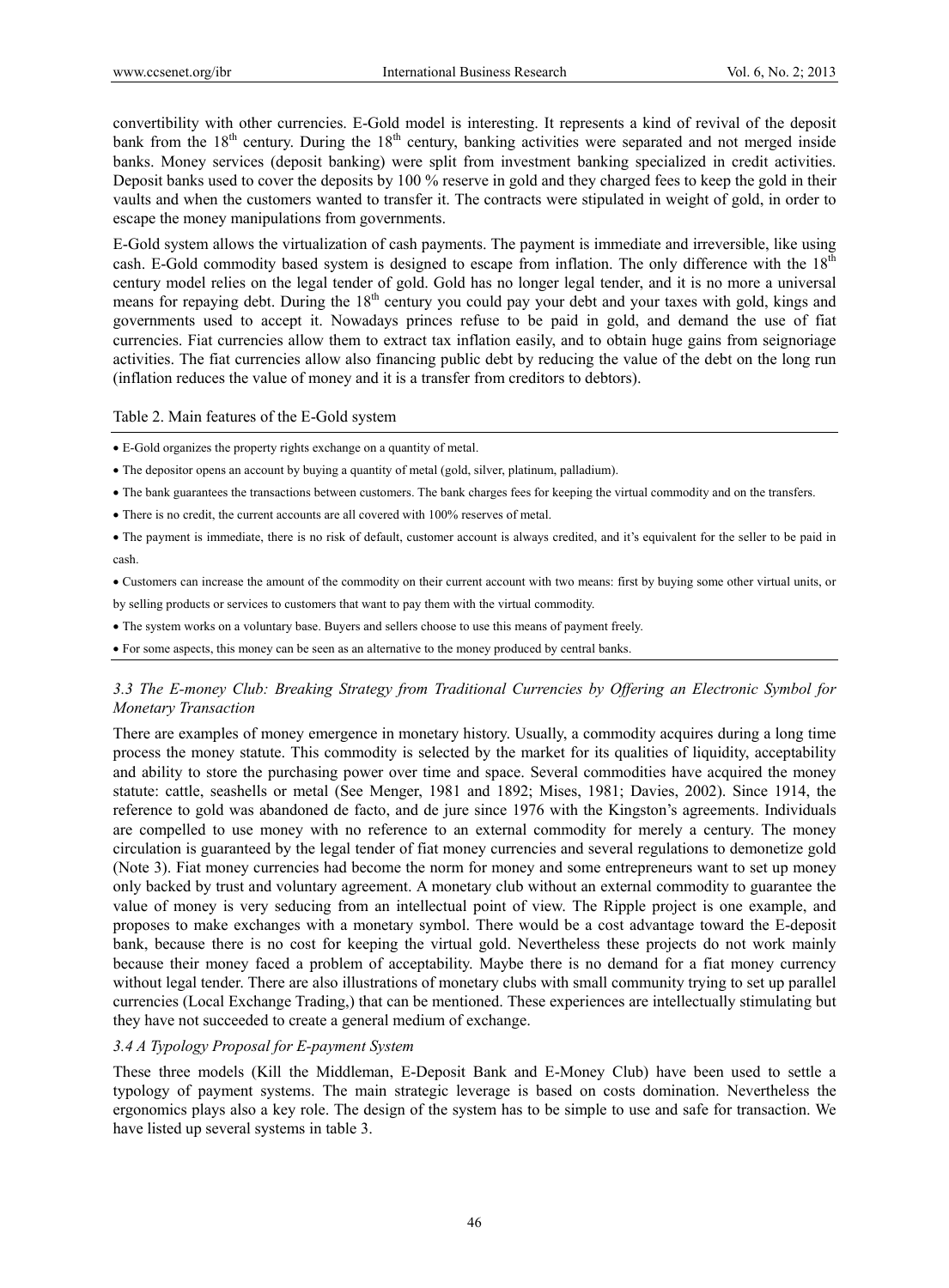| Model           | "Kill the Middleman"                      | 18 <sup>th</sup> Century E-Deposit Bank     | <b>E-Money Club</b>                   |
|-----------------|-------------------------------------------|---------------------------------------------|---------------------------------------|
| <b>Strategy</b> | Use the existing credit cards network to  | Break from traditional system:              | Break from traditional system:        |
|                 | offer cost effective services by reducing | Transactions are done by exchange of        | Transactions are done by exchange of  |
|                 | the number of intermediaries              | property rights on a reference commodity    | property rights on a reference symbol |
| Leverages       | Cost domination                           | Cost domination                             | Cost domination                       |
|                 | Easiness to use                           | Inflation proof (or<br>limited<br>the<br>to |                                       |
|                 | Cost effective implementation for the     | availability of the reference commodity)    |                                       |
|                 | seller                                    | Virtualization of cash payment              |                                       |
| <b>Several</b>  | PayPal                                    | E-Gold                                      | Ripple monetary system (project)      |
| examples        | ECache                                    | c-gold                                      |                                       |
|                 | Eagle Cash                                | Crowne Gold                                 |                                       |
|                 | PayMate                                   | e-dinar                                     |                                       |
|                 | Digicash                                  | GoldExchange                                |                                       |
|                 |                                           | GoldMoney                                   |                                       |
|                 |                                           | Liberty Reserve                             |                                       |
|                 |                                           | Pecunix                                     |                                       |
|                 |                                           | SupraGold                                   |                                       |
|                 |                                           | VirtualGold                                 |                                       |

#### Table 3. Typology of several E-payment systems regarding to their strategies

# **4. Breaks or Convergence? Some Perspectives on the E-payment Market**

## *4.1 General Remarks on E-payment Perspectives: Regulation Framework and Other Limits*

The firms' strategies on E-payment market are bound by regulatory framework that compels them to adopt specific statute. Regulation is a very strong factor for standardization and there is less room for breaking strategies. On the other side there are technical and economic limits.

4.1.1 Regulation Plays a Key Role for Development of E-Payment and Pushes to Convergence

## 4.1.1.1 Legal Statutes Standardization

Regulation framework has pushed firms to adopt in Europe the same statute than the traditional actors. Money creation is strictly regulated, and only banks are allowed to create money. Monetary authorities have immediately considered electronic forms of money as money by itself and all the regulation designed for bank money was applied to them. That's why the European branch of PayPal was compelled to be under the legal statutes of a bank. PayPal in Europe is a Luxembourgian bank. PayPal is not a real bank money creator, but as said before, the 72 hours payment time needed to guarantee the payment in the PayPal process creates money. In fact, each transaction made by PayPal, there is a monetary creation and 72 hours later there is a monetary destruction. The European banking regulation is very strict on this point (more than the US one) and only banks can create money, so PayPal must to be a bank to run its activities. Regulation framework is a factor of convergence between traditional actors and new incomers especially in Europe.

## 4.1.1.2 Legal Tender Limit and the Question of Paying Taxes

Electronic moneys offered by E-Money clubs have no legal tender disposition. Traditional currencies have this decisive advantage linked to the monopoly of money issued by central banks. An E-Gold certificate owner cannot pay his taxes with E-Gold. He must change them against a traditional currency so the benefits to use the E-money are limited. Moreover, some of these systems are in conflict with tax authorities on the question of hidden work. There are also problems to recover payroll taxes and value added taxes. Beyond the question of tax fraud, the main limit is the convenience of the E-Money to pay taxes or to repay debt. The question of credit and debt is one major limit to the use of E-Money that we will analyze beside. The legal tender question compels E-payment firms to develop some cooperative links with traditional actors and thus reduces the opportunity of a radical breaking strategy.

## 4.1.2 Two Limits for E-payment Systems: Technical and Economic

## 4.1.2.1 Technical Limits

The access to E-payment systems is limited by the needs to have a computer connected to the Internet and a credit card. There is a selection bias for the users of E-trade but the generalization of personal computer and the rapid development of networks (GSM, cable, DSL, WIFI…) put these services at the disposal of a large part of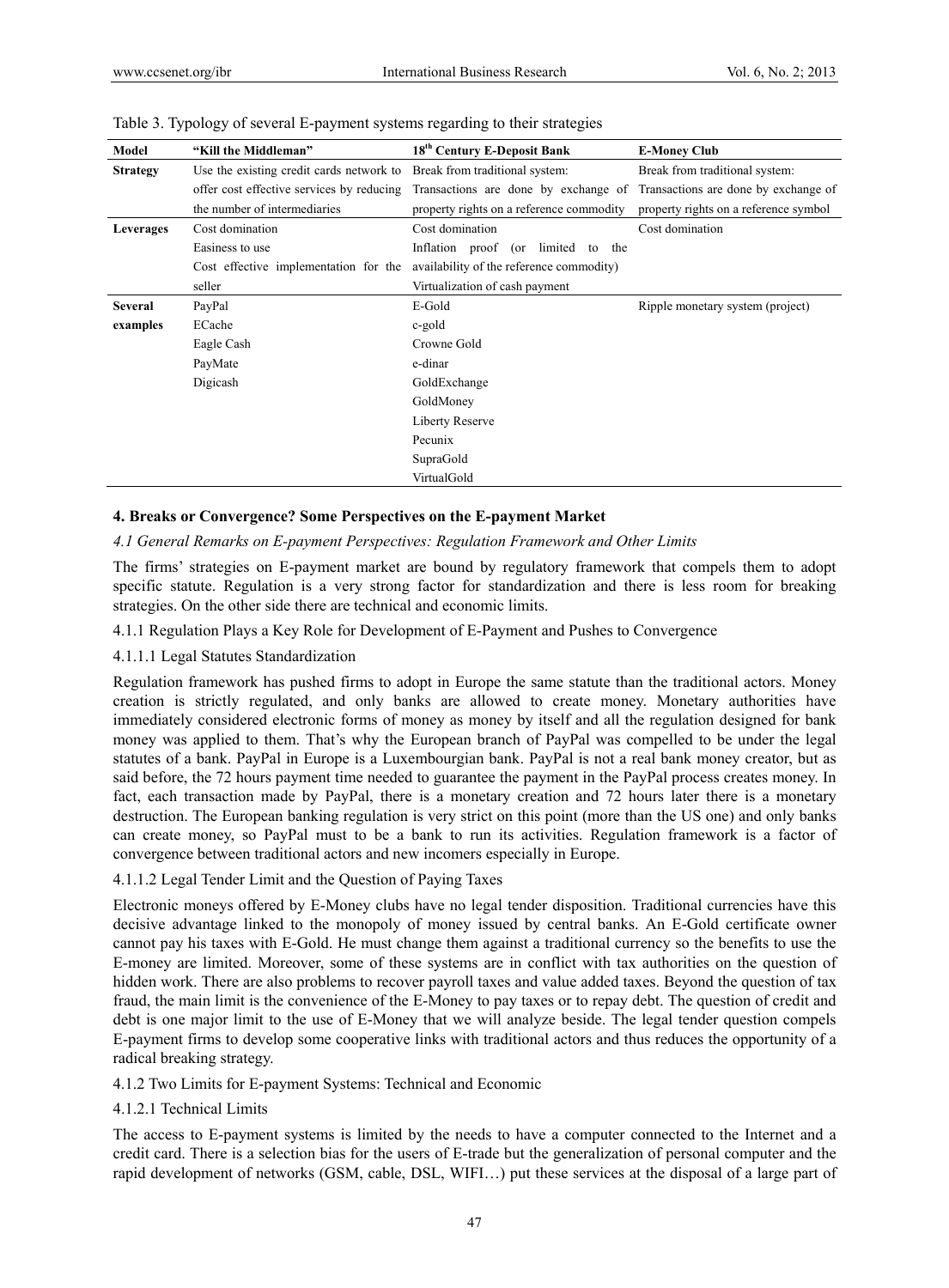the population. It is not the core of the discussion but the technical limits are no longer a major obstacle. The development of mobile phone payments is very successful among developing countries (Kenya for instance). Mobile phones are a commodity diffused at a very large scale even in the poorest countries, prepaid credit cards have a very strong development, and so the techniques may soon offer E-payments facilities for nearly everybody. It's true that the generalization of E-payment can be crippled by technical or safety questions but the other limits give more durable barriers. Any E-payment system involves a network of actors to be implemented so it creates cooperation opportunities for the technical side and the marketing side. It's costless to sell a common brand to consumers with an association of banks, merchants and mobile phone providers. The complexity of these market pushes to some convergence and cooperation. Nevertheless competition process among the different E-payment systems is still very dynamic.

## 4.1.2.2 Credit System Is Not Developed Inside the E-payment System

E-Money clubs only offers payment services, and there is no credit service provided with their money. If you need a credit you must borrow in a traditional currency. In fact, we can imagine that inside the framework given by E-Gold or other issuer some credit banks appears to make loans stipulated in E-Gold. The sound monetary system could be an asset to create a credit system based on real saving in spite of monetary creation (deposits make loans instead of loans make deposit (Note 4)). Hayek (1975 and 1978) analyzed this situation from the theoretical point of view. Anyway the lack of credit opportunities in these systems is one of the major limits to its adoption by customers. It would be a regression to renounce to the credit that allows people to enjoy immediately durable goods. It is not the goal of the paper, but credit has a crucial role in economy on the demand side, it helps people to afford housing and durable goods (cars for instance) but on the supply side it gives the entrepreneurs the means to invest and to anticipate the liquidities generate by investment. An economy with no credit is less dynamic, because investment is limited to the equity capital owned by the entrepreneurs.

## *4.2 Traditional Actors Are Now Very Concerned with E-payment and E-payment Actors Starts to Compete on Traditional Banks Market*

## 4.2.1 Reactions from Traditional Actors: The Paymate Case

A consortium of banks founded PayMate. Marginal at the end of the 1990s, the E-payment market is now mature and the development of the Internet on mobile phone has multiplied the opportunities. E-trade is going on Smartphone and the frontiers between E-trade, traditional trade and the payment systems frontiers are vanishing. Smartphones' applications allow a customer to do shopping in a retail store, to compare prices of the store with other retail or online stores and to pay online or in the retail store. The PayMate system is based on mobile phone. The company offers services to two kinds of customers. First consumers can use it to access to the promise of "Instant Payments Anytime, Anywhere". The services are also designed to business customers with four distinct markets: banks, mobile phone operators, merchants and technology service providers. The E-payment market evolution shows that banks do not master the entire process of payment. They must cooperate with other actors such as mobile phone companies for the technical side and merchants for the trade side to make their system workable.

Launched in 2007, PayMate offers a service based on what consumers have already: a credit card, a mobile phone and it works with any operator and any mobile phone. There is no additional equipment cost for the consumers. It's very cost effective and very popular in countries such as India because it does not need a 3G connection to work (it can also work with 3G). The system is designed to work with SMS. There is no fee for consumers, the only limit is having an account with one of participating banks. Fees paid by the merchants at each transaction remunerate the system. It's the same old model as Visa and MasterCard: in exchange of the guarantee of being paid there are fees.

We can note that PayMate success is greater in developing countries. In fact in Western Europe or in the U.S. consumers have already plenty means of payment, so it's more difficult to make them adopting a new one. Nevertheless in fast developing countries cash payments are still very popular with all the risks associated. The mobile payments are a very cost effective solution to pay as if you have cash, limiting the risk of being attacked and stolen.

To conclude on the PayMate case, the main fact is that banks are entering the E-payment market. They do not consider it as marginal, and the success of PayPal has modified the way they try to compete. At the end of the 1990s, E-payment solutions provided by banks where very costly and bad designed for consumers. Now some banks' solutions can support a comparison with PayPal's one.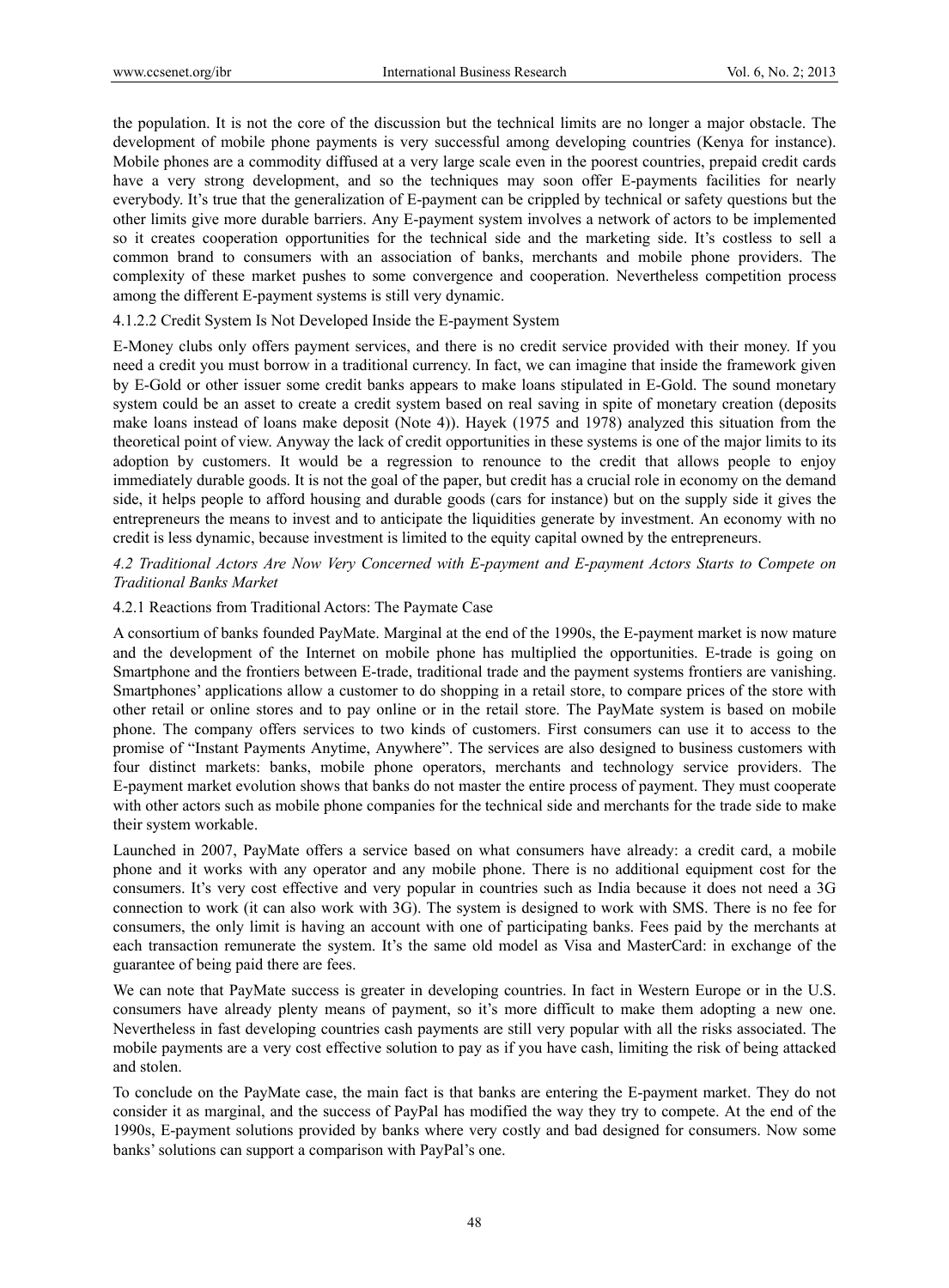# 4.2.2 The Evolution of Paypal Strategy

Originally designed for E-payment on the Internet, PayPal is one of the most successful companies of the new economy. With more than 230 millions of accounts worldwide, PayPal not only creates some new effective means of payments, it also survived to several attempts to compete with its services. Traditional banks proposals have not meet the success yet, Amazon attempt to propose its own payment system was a failure, and for the moment consumers seem to give their preference to PayPal. The PayPal Company is well known and we are not going to describe all the services provided. We are going to focus on some cutting edge strategy to illustrate our analysis of convergence on E-payment markets.

If PayPal appears to be less innovative on mobile payments, the company starts to compete against banks more directly than before. PayPal now offers debit and credit cards (VISA) at a very competitive price. For doing it, the PayPal bank has passed several agreements with other banks that have big ATM networks to allow the PayPal credit card holder to obtain cash from ATM with no fee. PayPal is now offering most of the services of an online bank, even some credit facilities associated with the credit card. The specificity of PayPal is vanishing and one of the main actors of E-payment market is now trying to compete with other banks.

## **5. Conclusions: Competition and Cooperation**

This review of E-payment market shows an evolution of firms' strategies. First this market is no more marginal and E-payment originally designed for E-trade is now competing with traditional payments even in traditional retail stores. Bank money, with all the innovations such as deposits, bank transfers, checks or clearinghouses, has drastically reduced the use of cash in payments. The mobile phone payment may increase this trend of a virtualization of payments. It is somewhere ironic to see Internet firms' proposal of gold payment virtualization. Even in the most conservative view of money associated to a commodity, E-payments actors offer dematerialization.

The development of E-payment is also a real subject of interest in developing countries and traditional actors could not ignore it because they are at risk on being discarded by innovation. Traditional actors are now acting in networks with other groups of interest because they have no real mean to sell their own brand alone. PayMate is a competitive system designed against PayPal but it also a complex system of cooperation among members. PayPal moves toward a bank services is also a mix between competition and cooperation. PayPal is associated with BNP Paribas to offer a free access to ATM for its clients. The frontier between competition and cooperation is very thin in this case. The E-payment market has known disruptive innovations and firms with breaking strategies from the traditional payment market. The evolution of Internet firms and traditional banking firms combine to the needs of others key actors (mobile phone companies and internet services provider) has lead to some cooperation and convergence. Nevertheless, the existence of systems such as E-gold shows that E-payment entrepreneurs have not renounced yet to breaking strategies.

## **References**

- Bounie, D., & Gazé, P. (2005). Payment and the Internet: Issues and Research Perspectives in Economics of Banking. In E. Brousseau & N. Curien (Eds.), *Internet and Digital Economics*. Cambridge, England: Cambridge University Press.
- Davies, G. (2002). *History of Money*. Cardiff, Great Britain: University of Wales Press.
- Hayek, F. A. (1975). *Choice in Currency: a Way to Stop Inflation*. London, England: IEA.
- Hayek, F. A. (1978). *Denationalisation of Money*. London, England: IEA.
- Janson, N. (2004). The Development of Electronic Money: Toward the Privatisation of Money Issue. *Journal of Internet Banking and Commerce*, July.

Menger, C. (1892). On The Origins of Money. *Economic Journal*, *2*, 239-55. http://dx.doi.org/10.2307/2956146

- Menger, C. (1981). *Principles of Economics*. New York, NY: New York University Press.
- Mises, L. (1981). *The Theory of Money and Credit*. Indianapolis, IN: Liberty Classics.
- Say, J. B. (1841). *Traité d'économie politique*. Paris, France : Guillaumin.

## **Notes**

Note 1. http://www.insee.fr/fr/indicateurs/indic\_cons/pouvoir\_achat.pdf. Same results exist for the U.S.: one 1914 dollar is equivalent to 100 dollars in  $\overline{2000}$ . The  $20^{1/2}$  century is an inflation century. The current norm considers that price stability is an annual pace of 2% inflation. This pace is just two times higher than